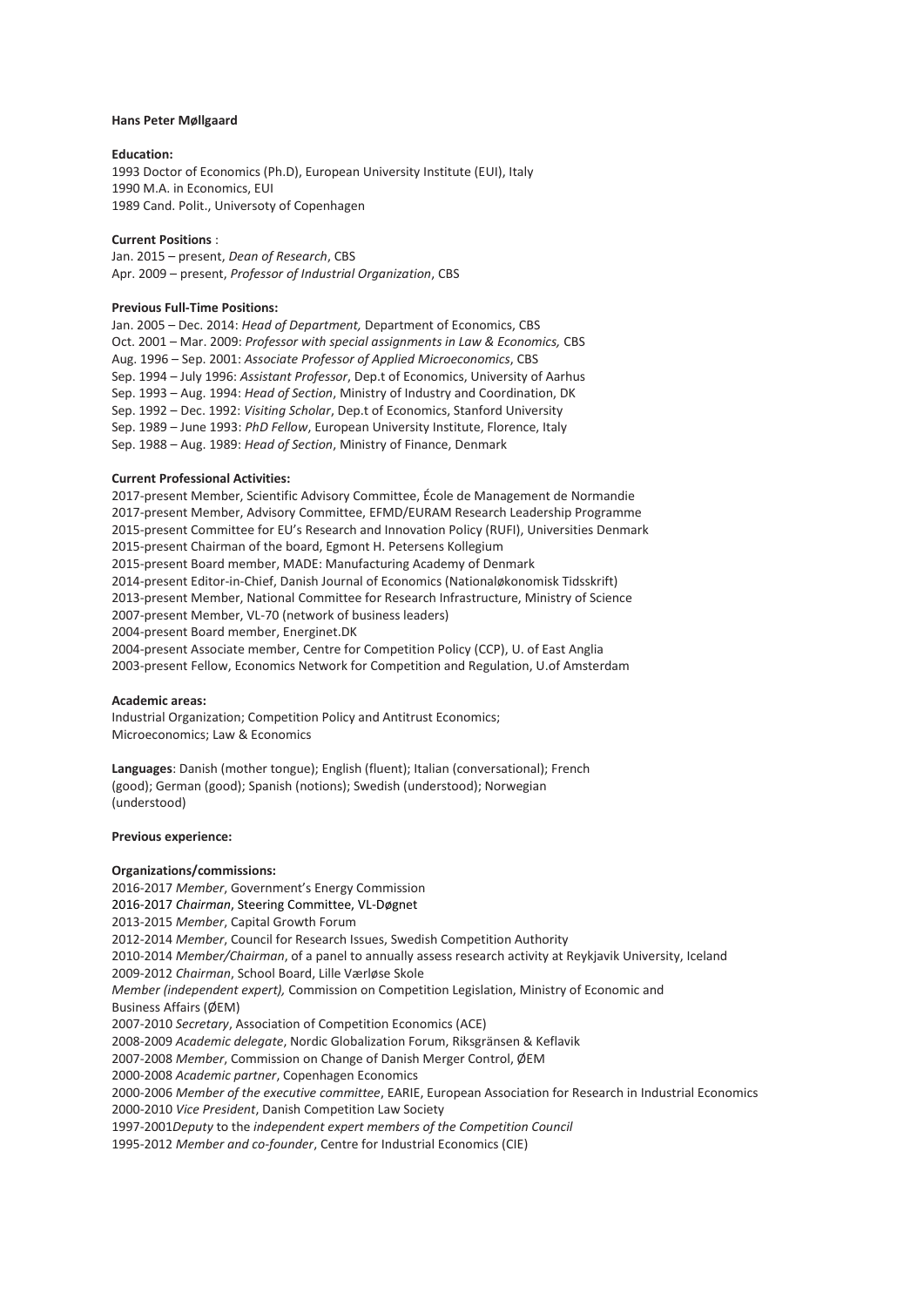### **University governance:**

Spring 2013 *Member*, CBS Team for assessing CBS' strategy process 2012-2013 *Member*, CBS Task force for assessing administrative reorganization Spring 2010 *Chair*, CBS Strategy group on "Improving Society through Research" 2009-2010 *Chair*, CBS Task force on recruitment of scientific personnel Autumn 2009 *Member*, CBS Task Force on "Committing to Excellence" 2007-2009 *Board member,* CBS Learning Lab 2007-2008 M*ember*, Working Party on the Quality of CBS'Administration Spring 2006 *Member*, Working Party on the Financial Management of CBS 2002-2005 *Program coordinator*, CBS M.Sc. of Applied Economics and Finance 2002-2004 *Member*, Board of the Department of Economics, CBS 2001-2004 *Member,* Faculty Council, Faculty of Economics and Business Administration, CBS

## **Teaching Experience:**

Numerous courses on: Introductory Economics, Dep.t of Economics, U. Copenhagen Microeconomics for Mathematical Economists, Dep.t. of Mathematics, U. Aarhus Industrial Organization (theoretical and applied; introductory Dep.t of Economics, U. and advanced) Aarhus Undergraduate Microeconomics and Trade Central European, University, Prague Graduate Game Theory, CBS EU Competition Policy and Industrial Economics, Maersk International Shipping Education Liberalization and regulation, CRESSE: Competition and State and Market Regulation, European Summer School for Merger control Executives, Greece

**Refereeing (selected)**: RAND Journal of Economics; International Journal of Industrial Organization; Journal of Industrial Economics; Journal of Industry, Competition and Trade; Scandinavian Journal of Economics; European Economic Review; Journal of International Business Studies; Journal of Competition Law and Economics; Applied Economics; Manchester School; Oxford Economic Papers; Scandinavian Journal of Management; Information Economics and Policy; Southern Economic Journal.

### **Research grants:**

- Danish Council for Strategic Research, DKK 11 million, "'5s' – Future Electricity Markets" (with DTU and a consortium of institutions and companies), 2013-2017

- ForskEL, ENERGINET.DK, DKK 26,4 million, "TotalFlex" ([www.TotalFlex.dk,](http://www.totalflex.dk/) with a consortium of academic institutions and companies), 2012-2015

- Danish Social Sciences Research Council, DKK 4,974,356, "Risky Power: Choice of technology, security of supply, and market power in power market", 2007- 2011 (Principal Investigator)

- Danish Ministry for Business and Industry, DKK 850,000 "Consumer information, information transmission, and competition" (with Per B. Overgaard, U. Aarhus)

- European Commission, PHARE-ACE research grant P97-8122-R, "Multinational firms and vertical restraints in Eastern Europe, and EU enlargement: problems for competition policy" (with a number of academic institutions across Europe), 1999- 2001.

- European Commission, PHARE-ACE research grant P95-2152, "East-West Trade Bilateralism and Patterns of Foreign Direct Investment in Europe", (with a number of academic institutions across Europe), 1995-1998

### **Awards:**

- Received the *FUHU Research Communication Award 2008* with six colleagues, in particular for a path-breaking cooperation with DR, the Danish National Broadcasting Corporation, We delivered features on economics and the economy during six months in 2007**.**

## **PhD Dissertations supervised to completion**

- Benedikte Rosenbrinck, "Revenue Management: Economic, Competitive and Organizational Consequences", August 2005

- Petter Berg, "Cartel Damages and Cost Asymmetries", February 2012
- Nihat Misir, "A Real Options Approach To Determining Power Prices", May 2015
- Luis Boscán, "Designing af Market Place for Trading Demand Flexibility in Power Markets", September 2016

### **Consulting jobs:**

Danida, Copenhagen Economics (for a variety of customers),

Telestyrelsen, Plesner, OECD, Eastern and Western High Courts (court-appointed expert witness on damages on two occasions), Norwegian Competition Authority, Howrey, EU DG Competition, Copenhagen Airports, AP Møller-Mærsk, Danish Bankers' Association, Danish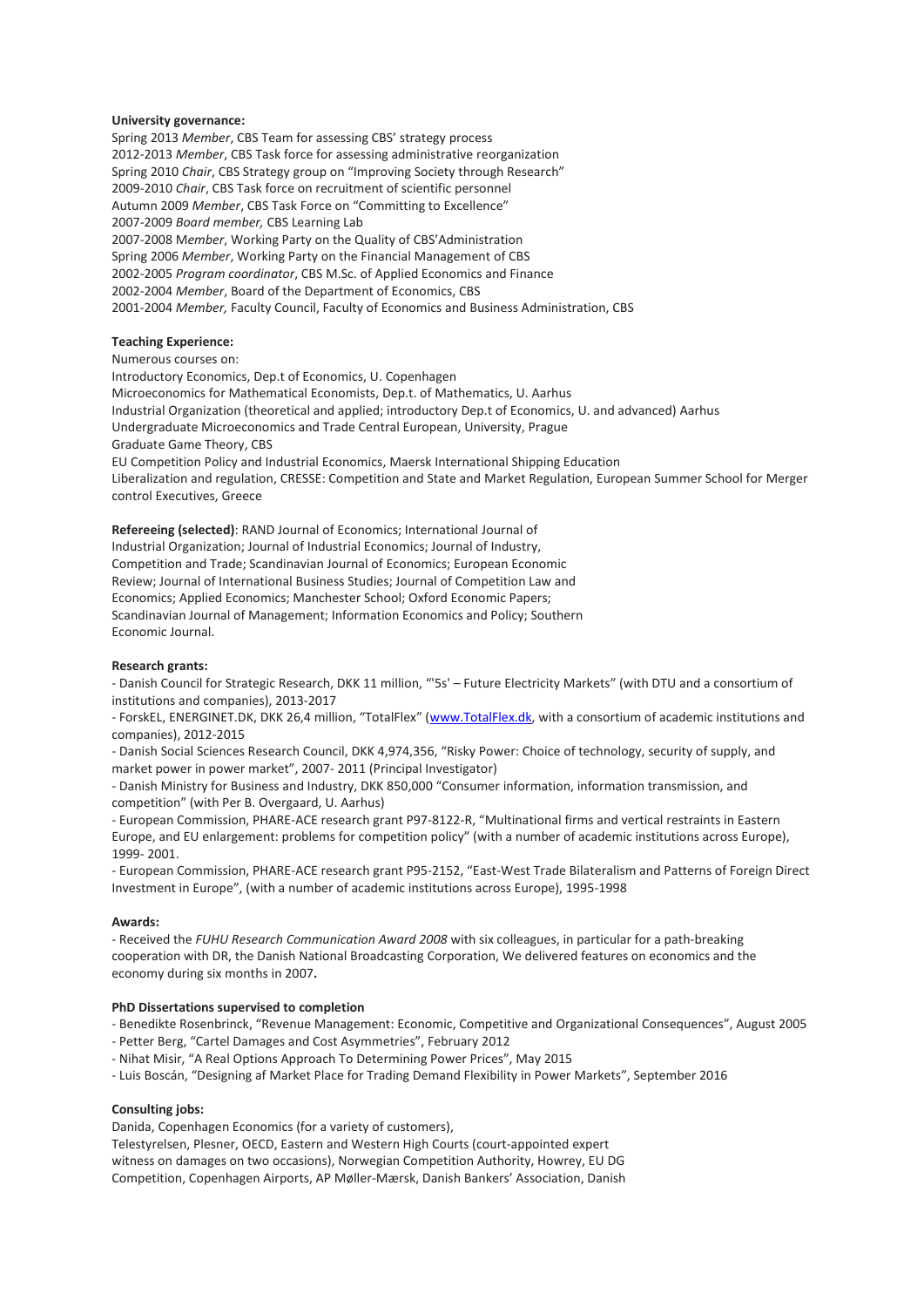Consumer Council, Danish Competition and Consumer Agency, Bech-Bruun.

# **Further Training and Education**

- Research Leadership Programme, EFMD, Brussels (total of six days), 2016
- LinKS@Wharton: Governance and Strategy Program (one week at Wharton), 2014
- Personal drive. A two-day management course organized by Kjerulf & Partners for CBS ECON leadership team.
- CBS Lead: A two-year programme organized for CBS by Implement, 2009-2011. Four modules on 1) personal leadership, 2) strategic management, 3) leading change, and 4) execution. In addition, the programme entailed a 360 degrees leadership code.
- *Institutlederkursus*: Management and Leadership Training for Heads of Department arranged by University of Southern Denmark and Universities Denmark, 2006-7. 13 days of training in management, strategy, organization and leadership.
- Academic writing, Natalie Reid for CBS, 2009 (three days)
- Presentation techniques, Kvorning, 2007 (four hours)
- Media training: get your message across, JKL, 2004 (two days)
- Rhetoric: oral communication, theories and strategies of rhetoric, CBS, 1999 (four hours)
- Use of voice and presentation techniques, CBS, 1998 (four hours)
- Teach your students better writing, CBS, 1998 (three hours)
- Case Teaching Workshop: goals, methods and practice, CBS 1996 (three days)
- Pedagogical training for academics, University of Aarhus, 1995 (five days)

## **Peter Møllgaard List of Publications**

## **Articles in English:**

1. "Law-Assisted Collusion? The Transparency Principle of the Danish Competition Act"

(joint w. Svend Albæk and Per B. Overgaard), *European Competition Law Review*, 17(6), 339-343, 1996.

2. "Asymmetric Adjustment in Symmetric Duopoly" (joint w. Per Svejstrup Hansen, Per B. Overgaard, and Jan Rose Sørensen), *Economics Letters* 53, 183-188, 1996.

3. "A Squeezer Round the Corner? — Self-Regulation and Forward Markets", *The Economic Journal*, 107(440), 104-112, 1997.

4. "Government-Assisted Oligopoly Coordination? A *Concrete* Case" (joint with Svend Albæk and Per B. Overgaard), *Journal of Industrial Economics* 45(4), 429-443, 1997.

5. "Globalisation in Emerging Markets: Does Foreign Capital in Central Europe Promote Innovation?" (joint with Jochen Lorentzen and Matija Rojec), *Journal of International Relations and Development*, 1(1-2), 84-104, 1998.

6. "Partnerships, Buy-Out Options and Investment in Emerging Markets" (joint with Per B. Overgaard), *Scandinavian Journal of Economics* 101(4), 651-672, 1999.

7. "The Ineffective Harmonisation of Danish Competition Law" (joint with Niels Blomgren-Hansen), *European Competition Law Review* 20(5): 287-291, 1999.

8. "Market Transparency and Competition Policy" (joint w. Per B. Overgaard), *Rivista di Politica Economica* 91: 11-58, 2001. 9. "Market Domination: Tests applied to the Danish cement industry" (joint w. Lisbeth F. la Cour), *European Journal of Law and Economics* 14: 99-127, 2002.

10. "Meaningful and Measurable Market Domination" (joint w. Lisbeth F. la Cour), *European Competition Law Review*  24(3): 131-135, 2003.

11. "Competition Compliance: Limits to Competition Policy Harmonisation in EU enlargement" (joint w. Jochen Lorentzen), *European Competition Law Review* 24: 2003.

12. "Host-country Absorption of Technology: Evidence from Automotive Supply Networks in Eastern Europe" (joint w. Jochen Lorentzen and Matija Rojec) *Industry and Innovation* 10(4): 415-432, 2003.

13. "Exclusive Safeguards and Technology Transfer: Subcontracting Agreements in Eastern Europe's Car Component Industry" (joint w. Jochen Lorentzen), *European Journal of Law and Economics* 17: 41-71, 2004.

14. "The Competition Law and Economics of Electricity Market Regulation" (joint w. Claus Kastberg Nielsen), *European Competition Law Review* 25(1): 37-43, 2004.

15. "Countervailing Power and Price Transparency" (joint w. Morten Hviid), *Scandinavian Journal of Economics* 108(3): 499- 512, 2006.

16. "Simultaneous v. sequential market delineation – the case of salmon" (joint w. Niels Haldrup & Claus Kastberg Nielsen) *Journal of Competition Law & Economics* 4(3), 893-913, 2008.

17. "Transparency and Coordinated Effects in European Merger Control" (joint w. Svend Albæk & Per Baltzer Overgaard), *Journal of Competition Law & Economics* 6(4), 839-851, 2010.

18. "Fishy Business: Multijurisdictional treatment of a merger in salmon farming", *European Competition Journal* 6(3), 677- 688, 2010.

19. "What is a Service of General Economic Interest?" (joint w. Grith S. Ølykke), *European Journal of Law and Economics* 41, 205-241, 2016.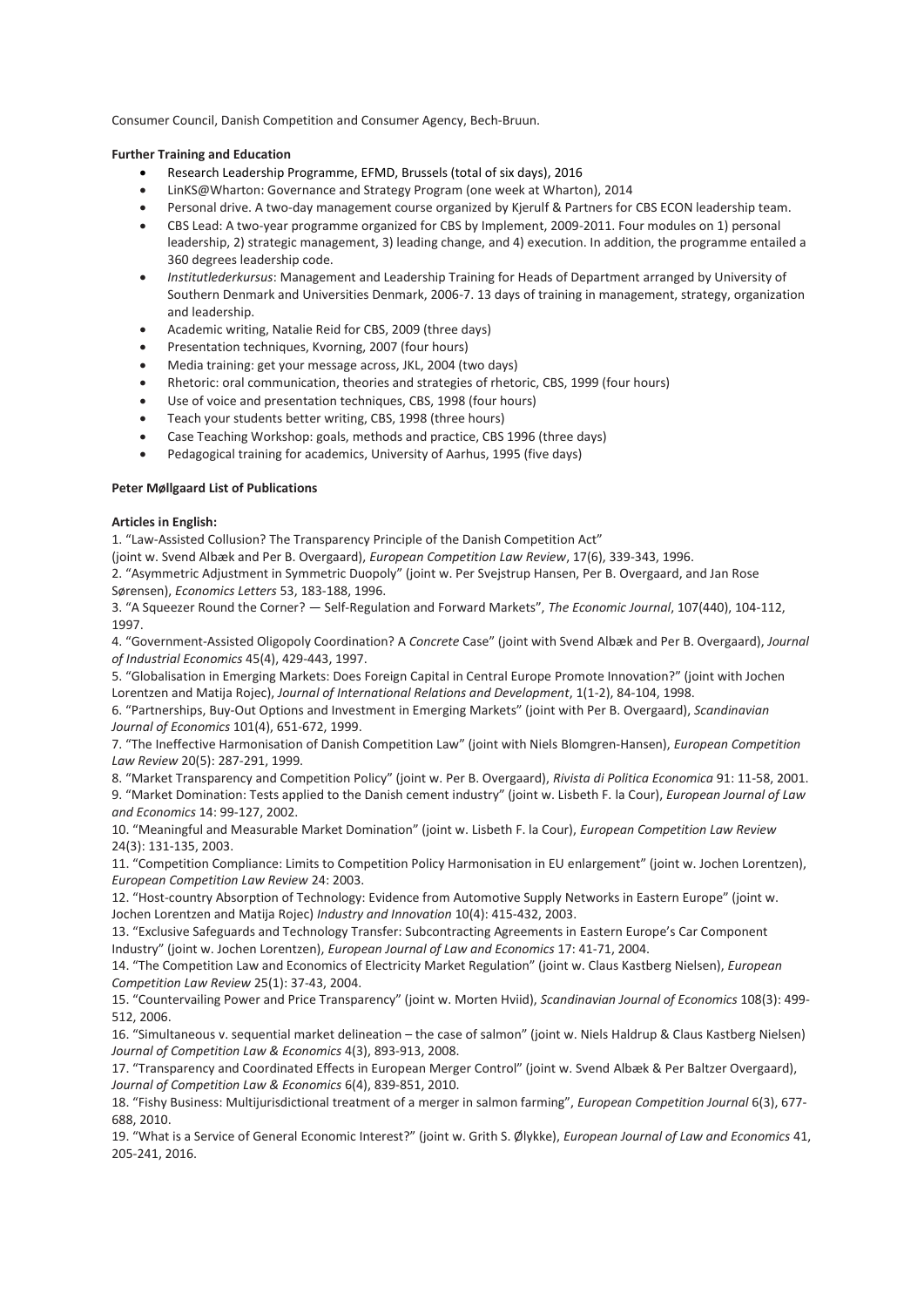## **Book Chapters in English:**

20. "Oil Futures and Strategic Stocks at Sea" (joint w. Louis Phlips) in L. Phlips and L.D. Taylor, ed.s, *Aggregation, Consumption and Trade*, Kluwer Academic Publishers, Dordrecht, 1992.

21. "The Danish Competition Act and Barriers to Entry" (joint w. Svend Albæk and Per B. Overgaard), in Stephen Martin (ed.) *European Competition Policies*, Elsevier-North Holland Publishers, 1998.

22. "Access to Essential Facilities and the Danish Competition Act" in Thomas Riis & Ruth Nielsen (eds.) *Law and Economics — Methodology and Application*, DJØF Publishing, Copenhagen, 1998.

23. "Competition Policy and Innovation" (joint w. Jo Lorentzen) in Patrizio Bianchi and Sandrine Labory (eds.) *International Handbook on Industrial Policy*, Edward Elgar, 2006.

24. "Transparency and Competition Policy" (joint w. Per Baltzer Overgaard) in Mats Bergman (ed.) *The Pros and Cons of Information Sharing*, Swedish Competition Authority, 2006.

25. "Industrial Economics in Scandinavia, 1880-1980" (joint with Nicolai Foss) in Henk de Jong and William Shepherd, eds. *Pioneers of Industrial Economics,* Edward Elgar, 2007.

26. "Excessive Prices as an Abuse of Dominance? A Test Applied to the Danish Cement

Industry" (joint w. Lisbeth la Cour) in Yannis Katsoulacos (ed.) *Abuse of Dominance*, Athens: AUEB, 2007.

27. "Information Exchange, Market Transparency and Dynamic Oligopoly" (joint w. Per Baltzer Overgaard) ch. 51 in Wayne Dale Collins (ed.) *Issues in Competition Law and Policy*, American Bar Association, 1241-1268, 2008.

28. "Research Strategy at the Copenhagen Business School" (joint w. Nicolai J. Foss) in Jan Molin & Alan Irwin (eds.) *The Distinctiveness of Diversity – CBS: A Case in Point*, CBS Press,103-125, 2009.

29. "Calculation of Damages in the District Heating Pipe Cartel", ch. 6 in Bruce Lyons (ed.) *Cases in European Competition Policy*, Cambridge University Press, 159-176, 2009.

### **Articles in Danish:**

30. "Input-Output Prismodeller — Teori og Empiri" (Input Output Price Models – Theory and Application), *Ceteris Paribus*, 6, 5-14, 1989.

31. "Dansk Konkurrenceret og Vertikal Kontrol" (Danish Competition Law and Vertical Control), (joint with Svend Albæk and Per B. Overgaard), *Nationaløkonomisk Tidsskrift* 133, 268-283, 1995.

32. "Markedsmagt" (Market Power), *Nationaløkonomisk Tidsskrift* 136, 350-369, 1998.

33. "Konkurrenceret og retsøkonomi"(Competition law and Law & Economics), *Samfundsøkonomen* 3, 19-24 (joint with Per B. Overgaard), 2000.

34. "Frie markedskræfter, regulering og markedsmagt" (Free market forces, regulation and market power),

S*amfundsøkonomen* 2, 4-11, (joint with Niels Blomgren- Hansen), 2004.

35. "Kampen om mælken – Konkurrenceråd vs. monopol og ankenævn" (The battle for the milk – Competition Council v. Monopoly and Appeals Tribunal), *Økonomi og Politik* 77(2): 18-34 (joint with Niels Blomgren-Hansen), 2004.

36. "Økonomiske aspekter af el-markedets konkurrencepolitik" (Economic aspects of the competition policy of electricity markets), *Økonomi og Politik* 77(2): 51-59 (joint with Claus Kastberg Nielsen), 2004.

37. "Konkurrencelovgivningen i Danmark: Mål og Virkning" (Competition legislation in Denmark: aims and effects), *Erhvervsjuridisk Tidsskrift* 4/2006, 316-325, 2006.

38. "Hvor meget og hvordan vedrører konkurrenceloven danske virksomheder?" (How and how much does the Competition Act affect Danish firms?), *Samfundsøkonomen* 3, 11-18, 2010.

39. "Nobelprisen i økonomi 2014: Jean Tirole", Finans/Invest 6/14: 24-26, 2014.

### **Book Chapters in Danish:**

40. "Homogenitet i Input-Output Prismodeller" (Homogeneity in Input Output Price Models") in L. Spange Mortensen, ed., *Symposium i Anvendt Statistik*, UNI.C, Århus (pp. 229-250), 1989.

41. "Den Danske Konkurrenceret i Moderne Industriøkonomisk Belysning" (The Danish Competition Act from a Modern Industrial-Economics Viewpoint), (joint with Per B. Overgaard and Ole Øhlenschlæger Madsen), in Per N. Bukh og Peter Skott, eds., *Markeder i Opbrud*, 1996.

42. "Industriøkonomi" (Industrial Organization), (joint w. Stephen Martin, Per Baltzer Overgaard and Christian Schultz), in Christian Hjorth-Andersen, ed., *Udviklingslinjer I økonomisk teori*, Jurist- og Økonomforbundets Forlag, 2000.

43. "Aalborg Portlands Markedsstilling og Markedsmagt" (The Market Position and Market Power of Aalborg Portland), (joint w. Lisbeth F. la Cour) in Niels-Erik Jensen

& Peter Linde (eds.) *Symposium i Anvendt Statistik 2001*, Copenhagen: University of Copenhagen & Statistics Denmark (pp. 279-294), 2001.

44. "Industriøkonomi" (Industrial Economics) in Ivar Friis, Mark Lorenzen & Tamás Vamosi (eds.) *Erhvervsøkonomisk Teori*, Copenhagen: Samfundslitteratur, 2004.

45. "Fra gennemsigtighed til forbud: Konkurrencerådet 1990-2009" (From transparency to prohibition: the Danish Competition Council 1990-2009) in Svend E. Hougaard Jensen & Peter Møllgaard (red.) *Design og styring af institutioner – økonomiske essays til ære for Niels Blomgren-Hansen*, Copenhagen: Handelshøjskolens Forlag, 2009.

46. "Gennemsigtighed og koordinerede effekter i fusionskontrol" (Transparency and coordinated effects in merger control; joint with Svend Albæk& Per Baltzer Overgaard) in Per Nikolaj Bukh and Niels Peter Mols (Eds.) *Strategi og driftsøkonomi: Festskrift til Ole Ø. Madsen*. København : Gyldendal, 2009; pp. 27-43.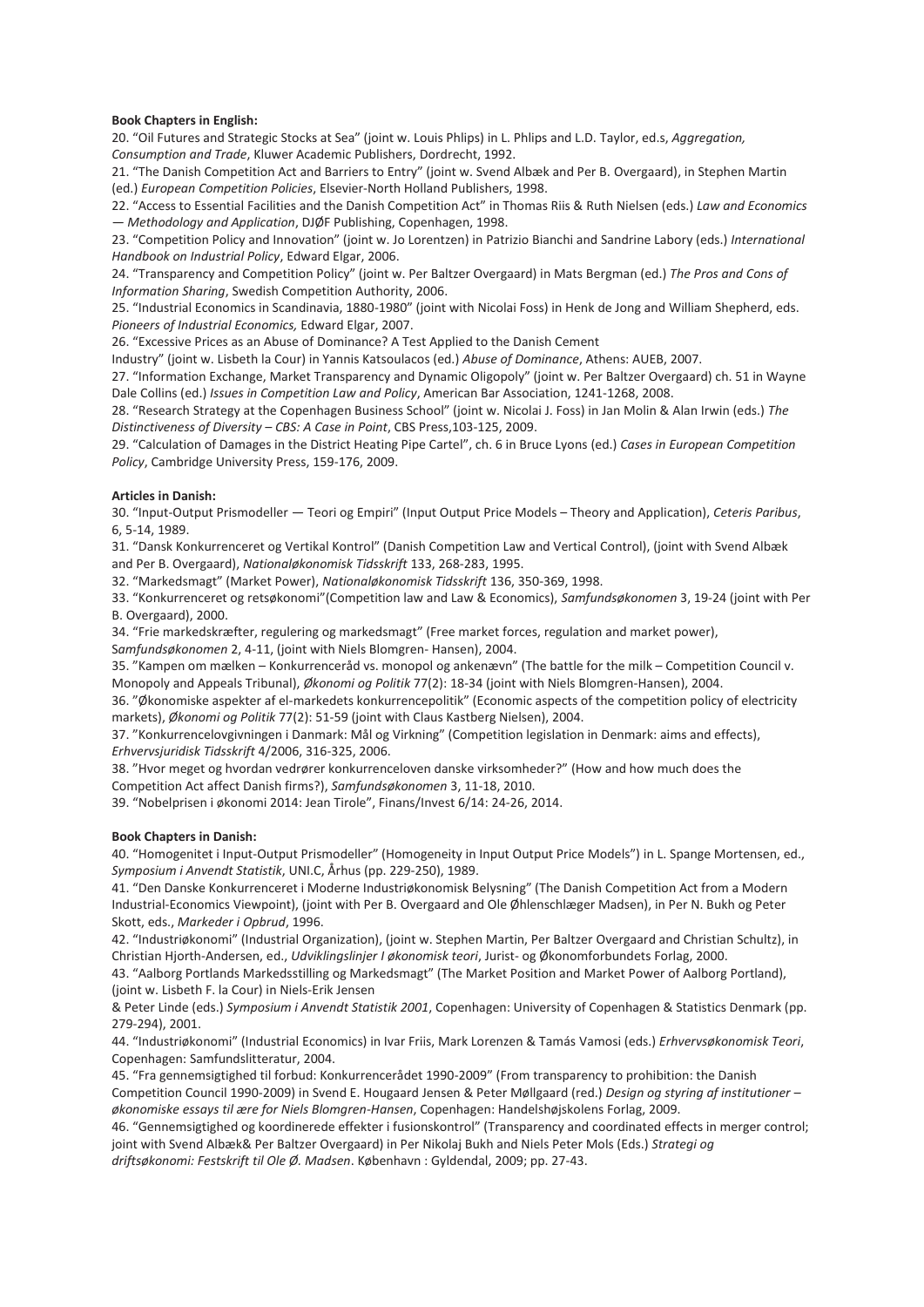47. "Fremtidens klimaledere" (Climate Leaders of the Future), (joint with Susse Georg and Christian Erik Kampmann) in Eva Born Rasmussen, Sigurd Bunk Lauritsen & Hans-Martin Friis Møller (eds.) *Håndbog i Klimaledelse*; Forlaget Andersen. 48. "Konkurrence og konkurrencepolitik" (Competition and competition policy) in John Smidt (red.) *Jubilæumsskrift: De Økonomiske Råd · 1962-2012*. København: De Økonomiske Råd, 2012. pp. 229-239.

## **Books in Danish:**

47. *Design og styring af institutioner – økonomiske essays til ære for Niels Blomgren- Hansen* (Design and Governance of Institutions – Economic Essays in Honour of Niels Blomgren-Hansen): Svend E. Hougaard Jensen & Peter Møllgaard (Eds.), Copenhagen: Handelshøjskolens Forlag, 2009

## **Unpublished Working Papers:**

48."Dynamic Game Treatment of an Oligopoly Model of Prices with Demand Inertia: An unsolved solved problem?" *paper*  presented in the Graduate Module on Differential Games organized for COMETT by INRIA, Sophia-Antipolis, France 49."Oil Stocks as a Squeeze-Preventing Mechanism - Is self-regulation possible?" (joint w. Louis Phlips), *Working Paper no. 93/12*, 1993, EUI

50. "Bargaining and Efficiency in a Speculative Forward Market", *Working Paper no. 93- 39*, 1993, EUI

51. "FDI-Promotion in Denmark", *mimeo*, presented at the Workshop on East Central Europe and the Global Economy, European Studies Department, Central European University, Prague, 1994

52."Strategic Inventories in Two Period Oligopoly", *Working Paper no. 1994-29*, Department of Economics, University of Aarhus, 1994

53."Monopoly and Difference of Opinion in Futures Trading", *mimeo*, Department of Economics, University of Aarhus, 1994 54."Dynamic Bargaining in a Market with Multiple Encounters and a Time Constraint", *mimeo*, Department of Economics, University of Aarhus, 1995

55."The Danish Competition Act from an Industrial Economics Viewpoint", *mimeo*, Department of Economics, University of Aarhus, 1995

56."Clout: Control vs. Prohibition in the Danish Competition Regime", *mimeo*, Department of Economics, University of Aarhus, 1996

57."Asymmetric Adjustment in Menu Cost Duopoly" (joint with Per Svejstrup Hansen, Per B. Overgaard, and Jan Rose Sørensen), *Working Paper No.* 1996-10, Department of Economics, University of Aarhus, 1996.

58."Strategic Adjustment Asymmetries" (joint with Per Svejstrup Hansen, Per B. Overgaard, and Jan Rose Sørensen), *mimeo*, Department of Economics, University of Aarhus, 1997.

59."Danfoss Compressors' Investment in Slovenia: Motives and Obstacles" *Working Paper* 7-97, Department of Economics, Copenhagen Business School, 1997.

60. "A Siemens Investment in Slovenia: Motives and Obstacles" (joint with Philipp Schröder) *Working Paper* 8-97, Department of Economics, Copenhagen Business School, 1997.

61. "A Bosch-Siemens Investment in Slovenia: Motives and Obstacles" (joint with Philipp Schröder) , *Working Paper* 2-98, Department of Economics, Copenhagen Business School, 1997.

62. "Market Transparency: A Mixed Blessing?" (joint w. Per B. Overgaard), *CIE Discussion Paper* 99-15, Centre for Industrial Economics, University of Copenhagen, 1999.

63. "(Af-)Sløring af stiltiende karteller" (Revelation of tacit collusion), (joint w. Charlotte Bornhøft), *mimeo*, Department of Economics, CBS, 2000.

64. "Strategic inventories in two-period oligopoly" (joint w. Sougata Poddar and Dan Sasaki), *Discussion paper* 00-17, Department of Economics, University of Exeter, 2000.

65. "Oligopoly Equilibrium with Generalised Strategies"(joint w. Sougata Poddar and Dan Sasaki), *work in progress*, CBS, National University of Singapore & University of Exeter

66."Aktive forbrugere og økonomisk performance" (Active consumers and economic performance), working paper, Centre for Economic and Business Research, CBS, 2011.

# **Work in Progress:**

67. "The competitive effects of state aid in oligopoly", *mimeo*, Department of Economics, CBS, 2007.

68. "Research Strategy at the Copenhagen Business School" (joint w. Nicolai J. Foss), *mimeo*, Department of Strategic Management and Globalisation & Department of Economics, CBS, 2010.

69."The Effects of Asymmetric Costs on Cartel Damages: The Role of the Counterfactual." (joint w. Petter Berg), *mimeo*, Department of Economics, CBS, 2014

70. "Trading Flexibility in Power Markets", (joint w. Peter Bogetoft and Luis Boscán) *mimeo*, Department of Economics, CBS, 2014

# **Popular publications in economics**

71. "Nobelpris til tre spillefugle" (Nobel prize to three gamesters), *Børsen*, October 19, p. 15, joint w. Svend Albæk and Per B. Overgaard.

72."Konkurrenceloven — hvad er der galt?" (The Danish Competition Act — what is wrong?), *Morgenavisen Jyllandsposten*, August 2, joint w. S. Albæk and P.B. Overgaard.